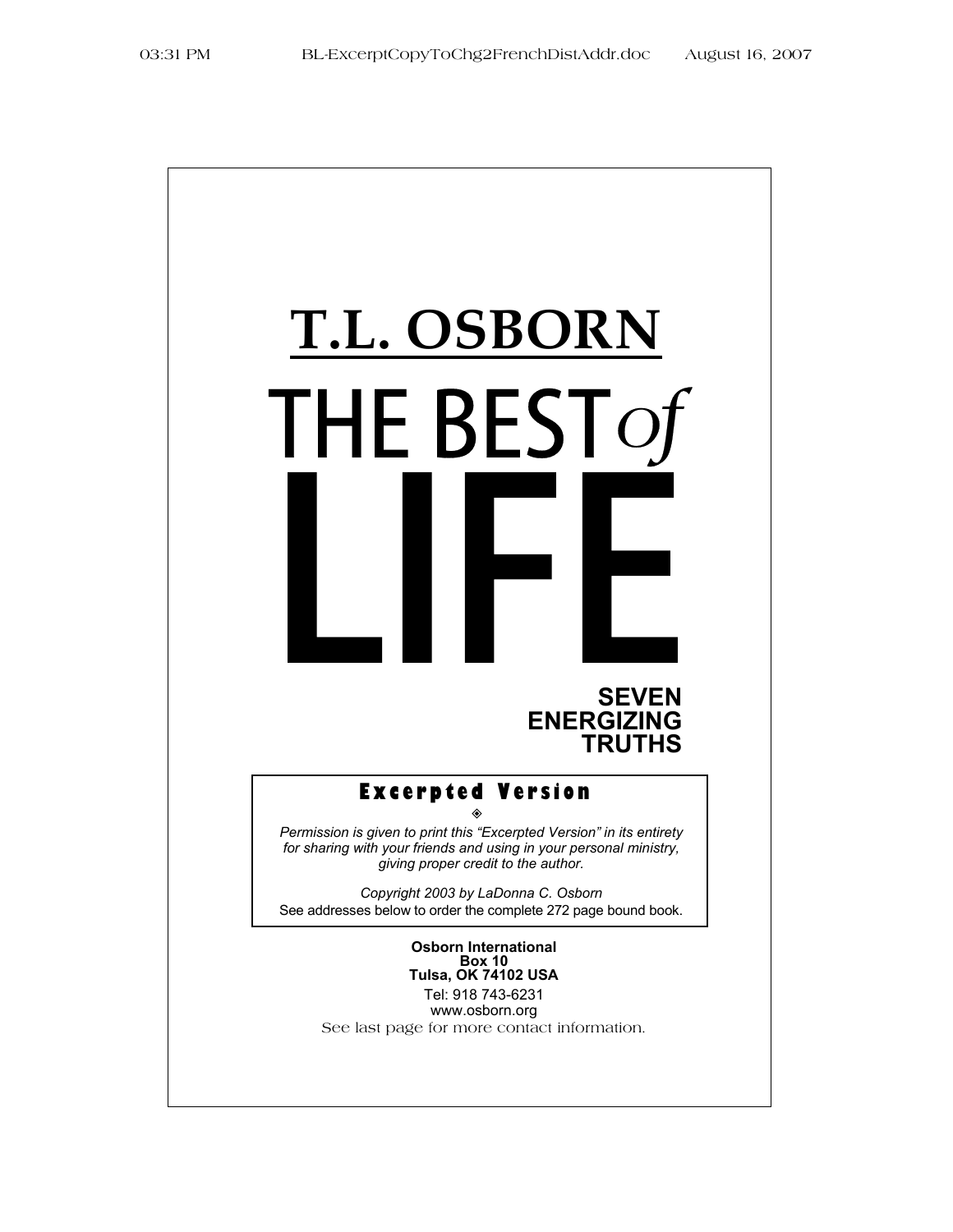# *D*O YOU WANT to make life beautiful and meaningful now; Do you want to welcome each new day as a new adventure; Do you want to choose THE **BEST OF LIFE?**

**I** HAVE WRITTEN THIS BOOK to show you how simply, quickly and easily you can get what you want out of life. There are just a few basic secrets to discover.

Whether you are very young, an adult, middleaged, or advanced in years, you can benefit rapidly. No special education is necessary.

With these seven secrets—or principles, you can achieve your highest goals.

I have distilled the essence of each principle into a *60-second secret*. This way, you can master them all, 60 seconds at a time, in just seven days.

These seven principles have been tested and proven. We have presented them in face to face teaching sessions among Buddhists, Moslems, Shintoists, Hindus, animists, fetish worshippers, Christians and atheists—to people of most of the major cultures and religions of our world.

This is my way of sharing these proven principles with YOU. Get my book, learn these secrets and determine to experience **THE BEST OF LIFE.**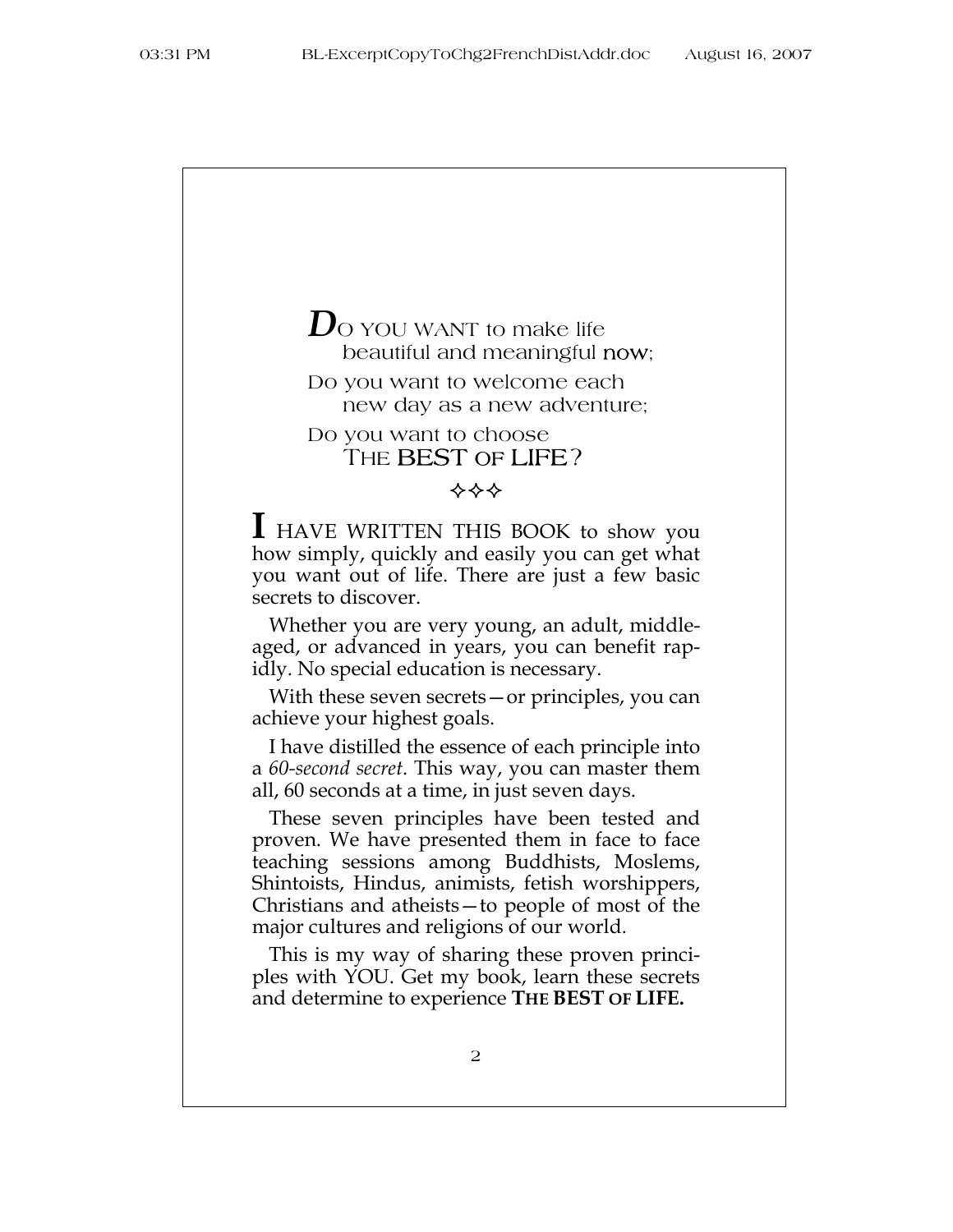# THE BEST OF LIFE

#### -The PRINCIPLE of SELF-VALUE-

#### SECRET NUMBER ONE

**YOU ARE CREATED in the image of God, to be like Him, to manifest Him in human form. You are made for** *life* **and**  *love—***for** *power* **and** *prosperity—***for** *success* **and** *dignity***.** 

#### You Are God's Best

**A**CCEPT YOUR *SELF-VALUE*. See yourself as God's masterpiece. Created by God, you are a part of God. The bottom line of positive and stable selfesteem is when you can say:

"I accept the value that God has put on me."

Your God-given value does not depend on special genes from superior parents. Your worth before God is not measured by your assets, the color of your skin, super intelligence or formal education.

*God created people in his own image. In the image of God created He him; male and female created He them.* Gen.1:27 Genesis 5:1 adds that you were created *in the likeness of God.*

God planned that whatever could be said about HIM, could be said about YOU.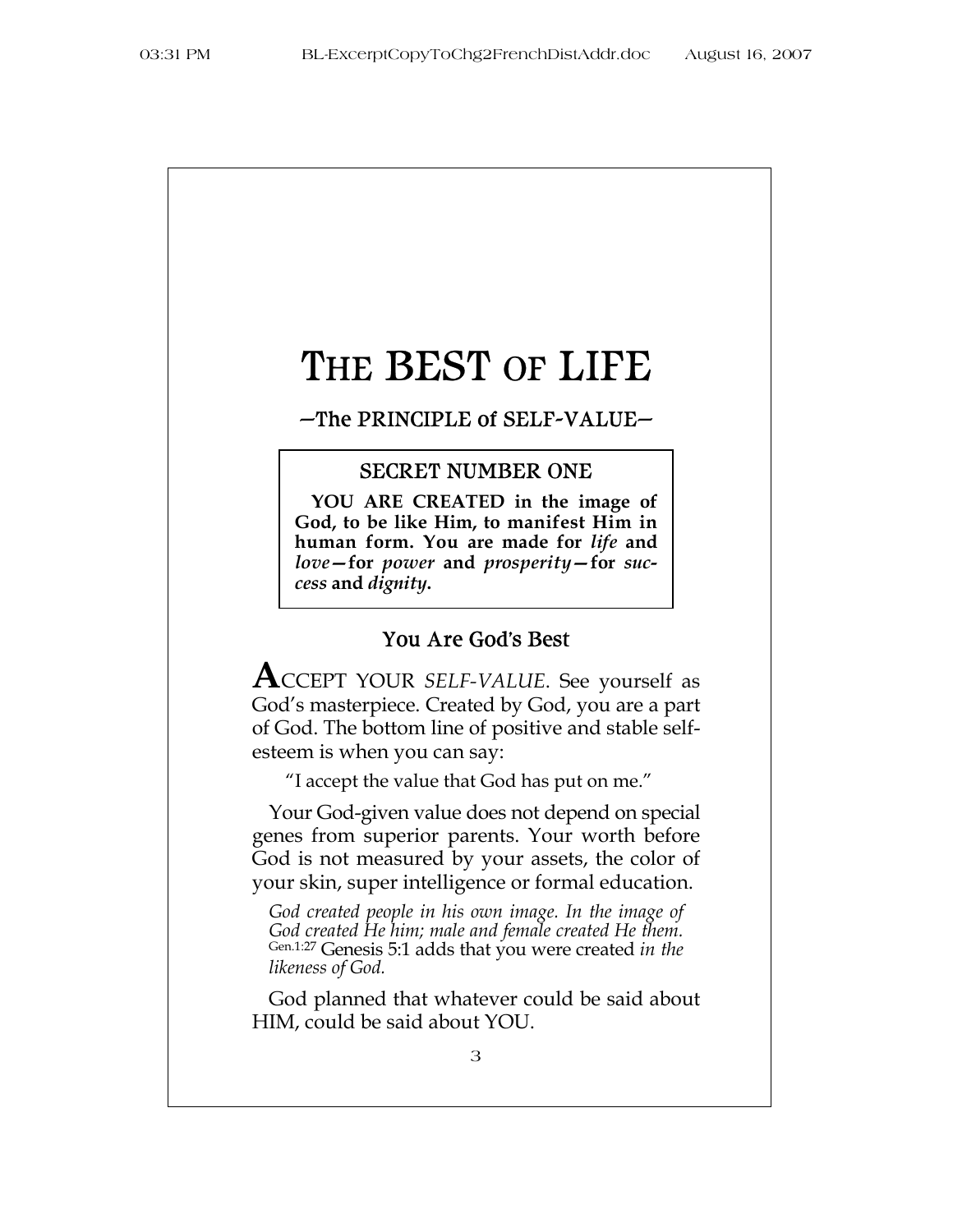# Recognize Your Roots

**W**HEN YOU *recognize your roots* in God you have a rebirth of Self-Worth. You need never feel abandoned or alone, guilty or condemned, inferior or without value, confused or without purpose, afraid or anxious.

# Two -Way Friendship

**G**OD WANTED THE human persons whom He created to have total happiness, divine purpose and abundant living. But their *friendship* had to be *two-way*.

The fundamental **sin** that severed God's relationship with humankind was the attitude that *God did not mean what he said.* Without trust in God's integrity, human persons sink into despair and disgrace, degeneration and disease, destruction and oblivion.

#### ❖❖❖

**G**OD'S PLAN DEPENDS on your willingness to *identify* with the one who died as your substitute. Christ is your link with God, your way to *Life's BEST*. This involves your *will*. You have the right of choice.

*Your Power Secrets* are indispensable to your success. **You** alone control them. God leaves the *decision* up to you.

**Your life is the sum total of your choices and decision.** 

❖❖❖

# $-$ The PRINCIPLE of WEALTH $-$

**R**EACH OUT WITH faith to experience the BEST OF LIFE. Discover the generosity, affluence and lib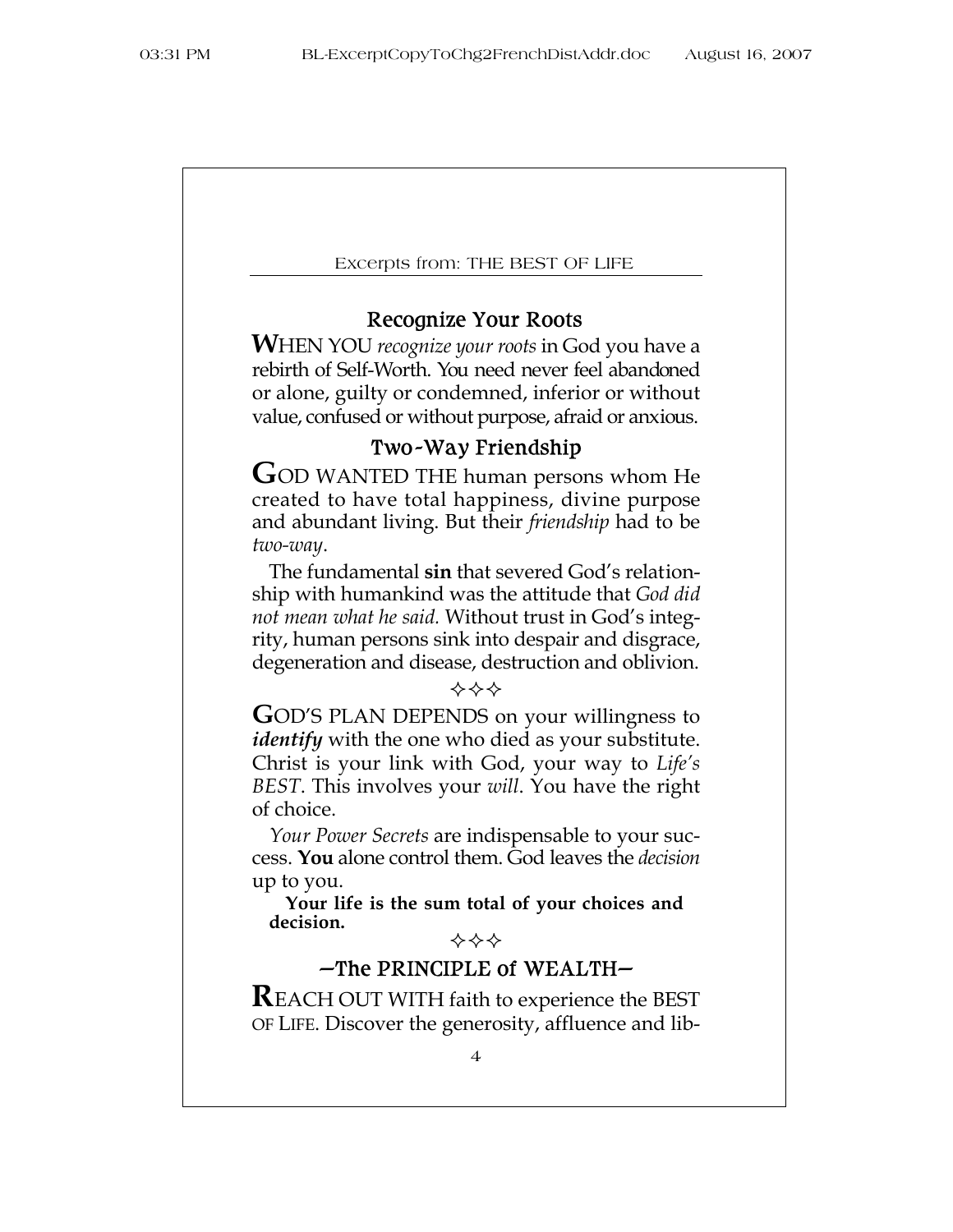erality of God. Discover that the only *Life* God planned for you is the *Abundant Life*.

*No good thing will God withhold from them that walk uprightly before Him.*Psa.84:11 *For as you know Him better, He will give you, through His great power, everything you need for living a truly good life. He even shares His own goodness with you.* 2Pe.1:3LB

I wrote this book to help you discover the principles that have lifted so many out of mediocrity into a life of blessed abundance.

# You Are Seeded for Abundance

**I** BELIEVE this book will break the influence of poverty, inferiority, poor health and disappointment in your life. *You will be seeded for abundance.*

*You will be abundantly satisfied.*Psa.36:8 *You will know the love of Christ…and be filled with all the fullness of God.*Eph.3:19 *He will make all grace abound toward you; that you may always, having all sufficiency in all things, abound to every good work.* 2Cor.9:8 *His Will is abundantly above all that you ask or think, according to His power that works in your life.*Eph.3:20

Let the secrets in my book work wonders in you. It is impossible to know them and not be positively affected by them.



# $-$ The PRINCIPLE of VISION $-$

#### SECRET NUMBER SIX (Five Steps)

*THIRD:* **Reject every thought, concept, counsel, image or vision that diminishes, devaluates, demoralizes, depreciates, discredits or depresses the** *VISION of "You" that God made to walk and talk with Him.*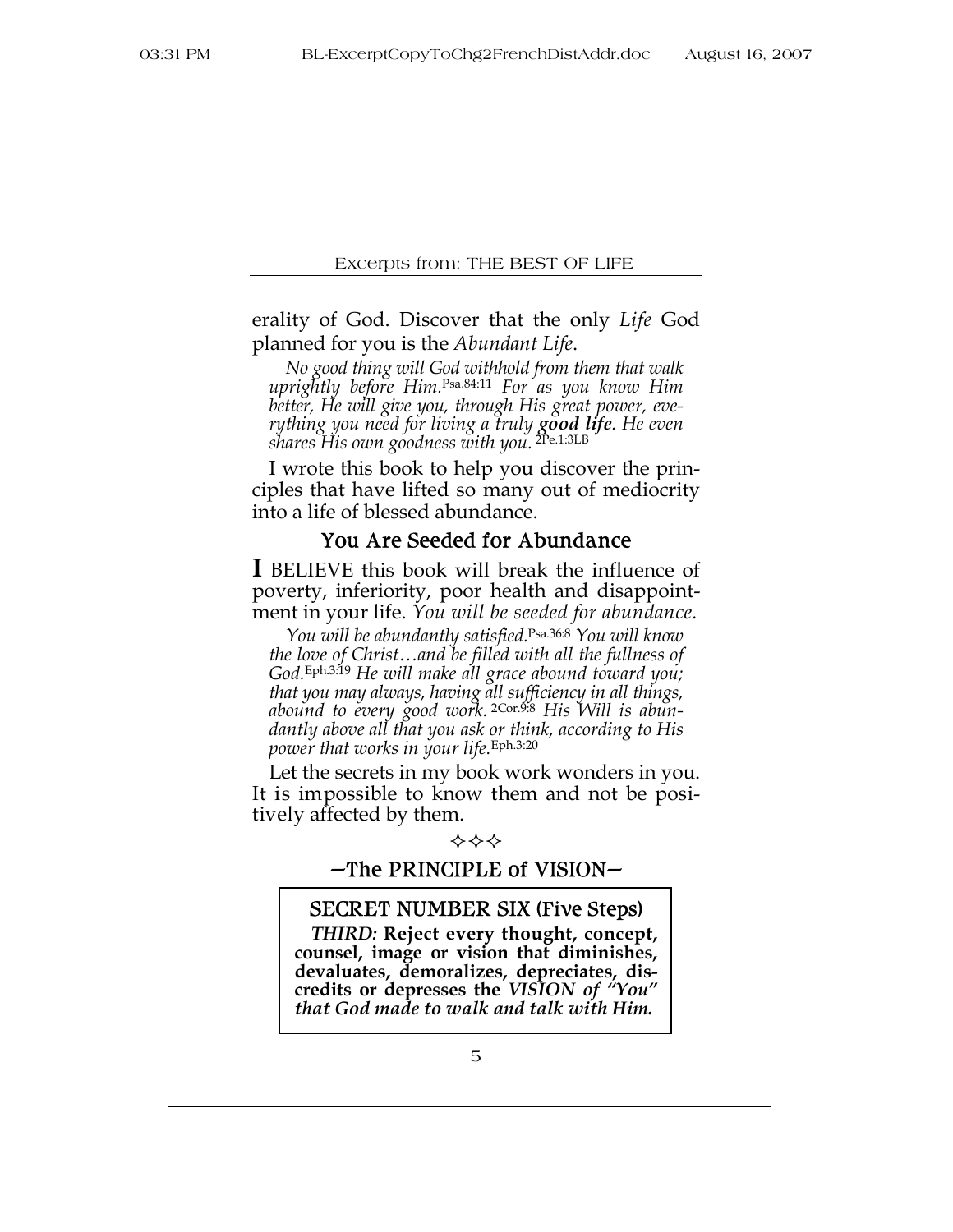#### ❖❖❖

Order this book today and learn all the *secrets* and *steps* which lead to THE BEST OF LIFE.

#### The "YOU" You See Is the " $YO U''$  You'll Be

**T**rain yourself to see God at work in you, to see His faithfulness, His generosity, His power and His abundant *Life*. When you see *Him,* you will have courage, assurance, peace and happiness.

*Where there is no vision, people perish.*Prov.29:18

*"*T*he Principle of Vision,"* is to inspire you to hold the *vision* of the wonderful "You" that God created until, by His miraculous power, you actually become all that you see by faith.

## Forming a New Image of Life

YOUR PRESENT circumstances exactly match the *vision* or *picture* of life that you hold in your mind.

Ideas, thoughts and visions *are seeds*. When they are based on God's Bible Love-plan, they are *miracle seeds,* and they will yield or produce *after their kind*. Gen.1:11-12 The *vision* you hold is the promise of what will unfold in your life.

*We behold…the glory of the Lord and are changed into that same image.*2Cor.3:18

❖❖❖

*AS A PERSON thinks in the heart, so is he or she.*Prov. 23:7 *According to your faith, be it done unto you.*Mat.9:29

Through the knowledge you will gain from this book, you will see the promise of a new miracle—a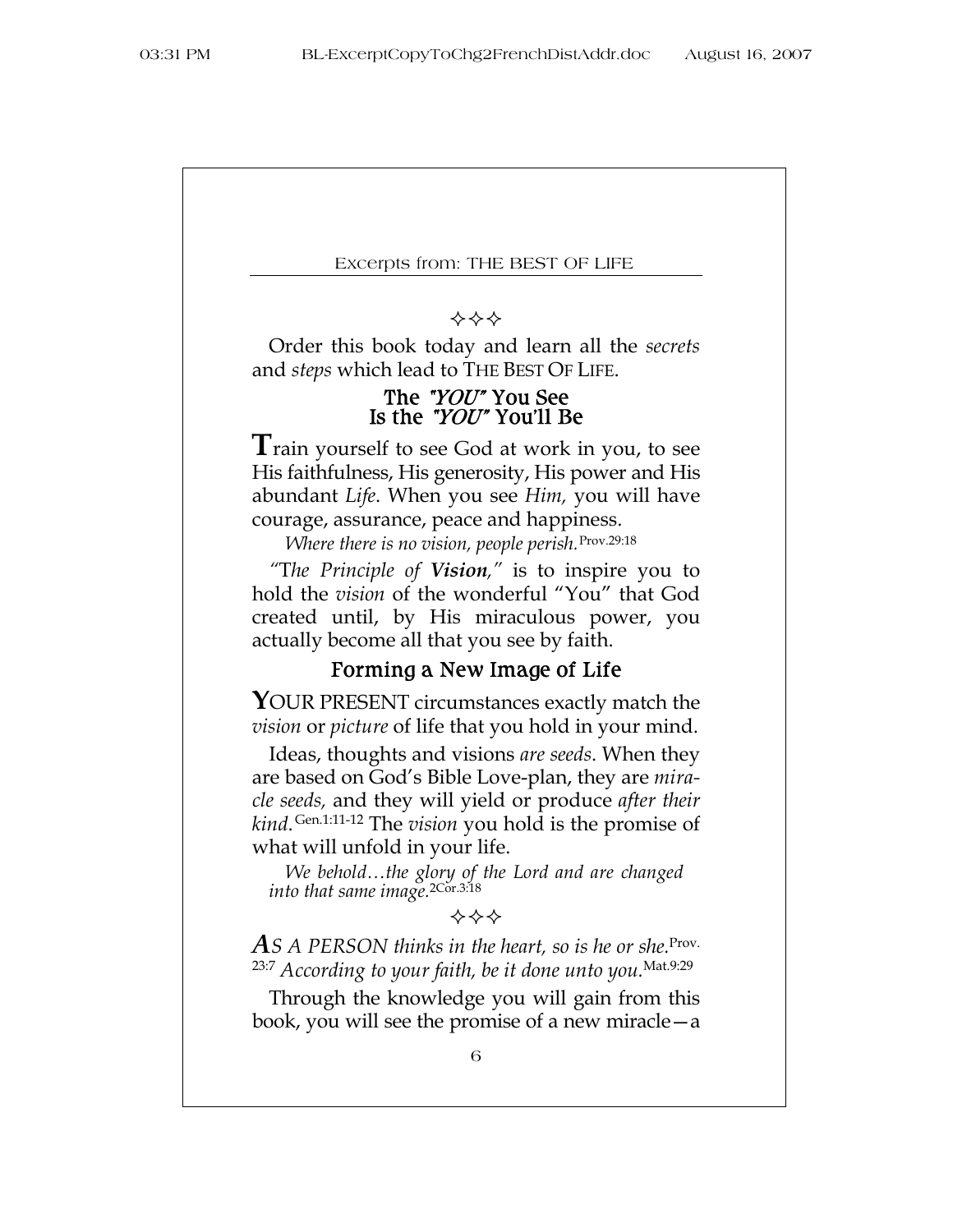new "You", reborn through Christ. You will see new goals**,** new targets and new purposes for your life.

*If anyone receives Christ, that person is a new creature; old things are passed away; all things become new.* 2Cor.5:17



# $-$ The PRINCIPLE of ACTION $-$ The Great Awakener of Excellence

**T**HE PRINCIPLES in, THE BEST OF LIFE, when put into everyday practice, *lift* the fallen, *give hope* to the despondent, bring *miraculous health* to the incurable, *sight* to the blind, *success* to the desolate, *esteem* to the fallen, *dignity* to the guilty, *happiness* to the hopeless, *prosperity* to the struggling, *vitality* to the weak, *friendship* to the outcast, *courage* to the fearful, *hearing* to the deaf, *enthusiasm* to the listless, *beauty* to the undignified and *Life* to the dying.

God is alive and at work inside you. He is *the great awakener of excellence* in you.

*It is God Who is at work in you causing you to be willing and to do His good pleasure.*Phil.2:13 *God is able to do more than you can ask or think, according to His power that works in you.* Eph.3:20 *Greater is He that is in you than he that is in the world.*1Jn.4:4

GOD AND YOU are co-workers.<sup>1Cor.3:9</sup> He is ready when you are.

*Action* is the big secret. *Do* something!

Say to yourself:

I will not wait for the world of good things to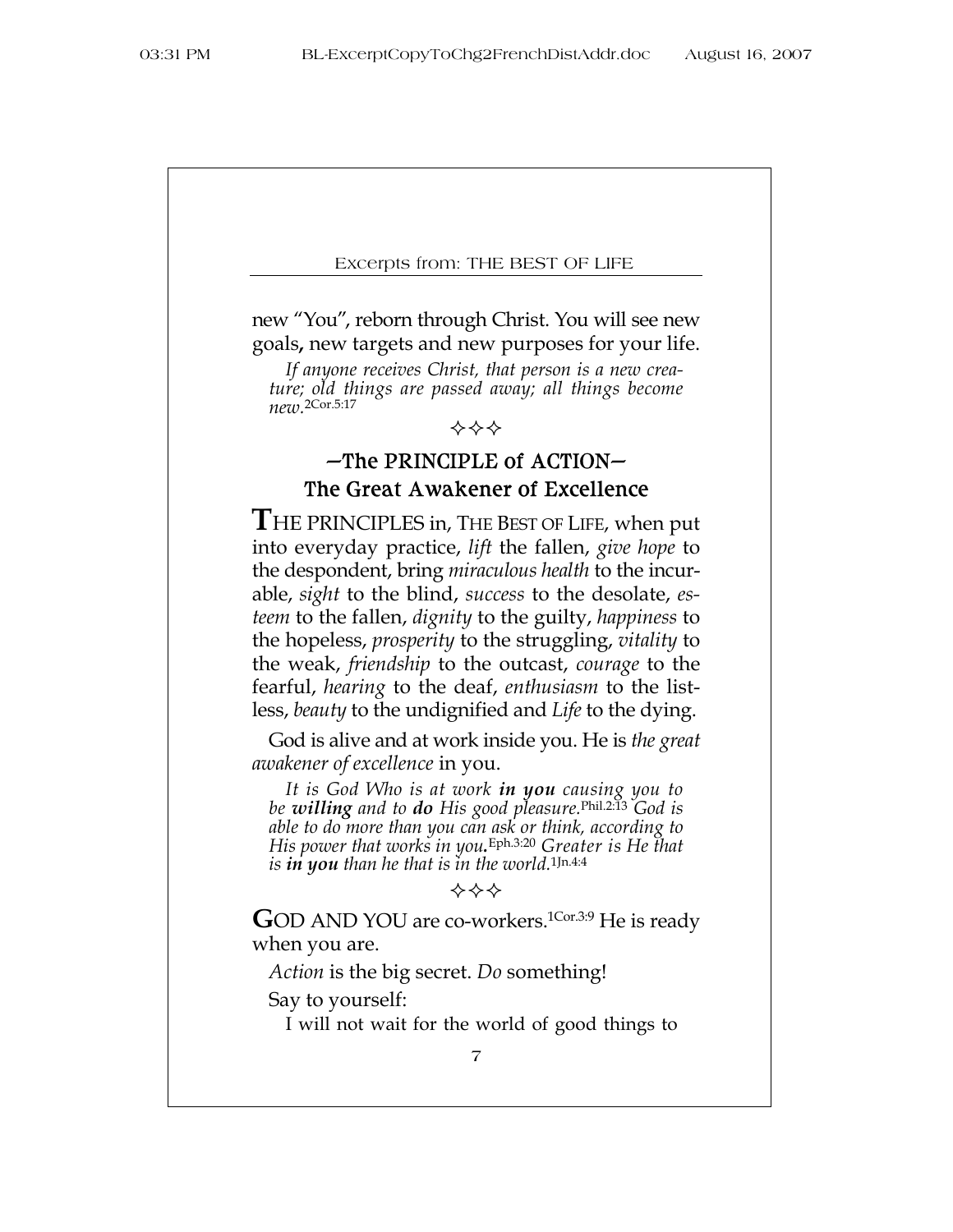come to me. I couple *action* with my believing. That is the proof of my faith.

With awareness of these principles, you will never condemn God's creation or limit His power, or accuse His redeemed. You will never put down what God uplifted, or insult His nobility, or betray His trust, or make ugly what He created beautiful, or impoverish what He enriched.

#### Energized with Enthusiasm

**O**rder my book, THE BEST OF LIFE, and let a new beginning be seeded in you. When you contemplate the seven secrets revealed there, and apply them in your life, fresh enthusiasm will surge within you. You will be motivated for action and focused with a new noble purpose for life.

Today is new, with new opportunities. Be positive. Let Jesus *energize* your life. He breathes miracle-*Life* and miracle-*power* into you. You can shape your future, starting right now, into the manifestation of your greatest dream. Dream and *act*, never quit—*and you will win*.

#### ❖❖❖

**I** wrote this book to show you the way and encourage you, so get your complete copy today and resolve to experience **THE BEST OF LIFE!**

The greatest treasure you will discover in this book is your aroused ambitions, your *re*newed courage, your revived hopes, your new possibilities and your decision to be better, happier, healthier, richer and more fulfilled.